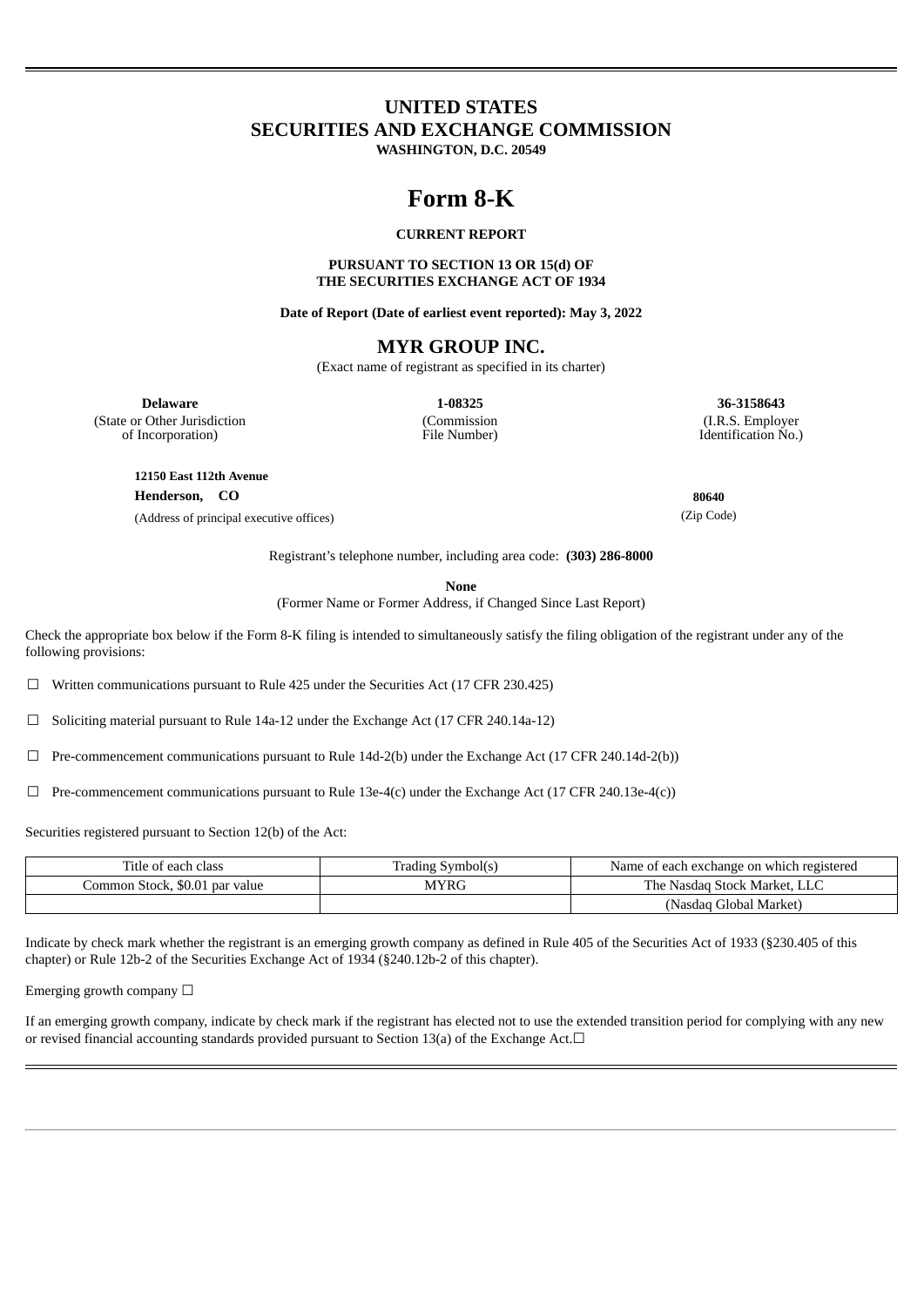#### **Item 8.01 Other Events.**

On May 4, 2022, MYR Group, Inc. (the "Company") issued a press release announcing its new share repurchase program ("Repurchase Program"). The Repurchase Program was authorized by the Board of Directors on May 3, 2022 and will be effective on May 5, 2022. The Repurchase Program authorizes the Company to repurchase, in aggregate, up to \$75.0 million of its outstanding shares of common stock from time to time on the open market or in privately negotiated transactions in accordance with applicable federal securities laws. The Repurchase Program will expire on November 7, 2022, or when the authorized funds are exhausted, whichever is earlier. The Company intends to fund the Repurchase Program from cash on hand and through borrowings under its credit facility.

A copy of the press release is attached as Exhibit 99.1 to this Current Report on Form 8-K.

## **Item 9.01 Financial Statements and Exhibits.**

(d) The following exhibit is being furnished with this Current Report on Form 8-K.

- [99.1](#page-3-0) MYR Group Inc. Press [Release,](#page-3-0) dated [May](#page-3-0) 4, [2022](#page-3-0)
- 104 Cover Page Interactive Data File (the cover page XBRL tags are embedded within the Inline XBRL document)

-2-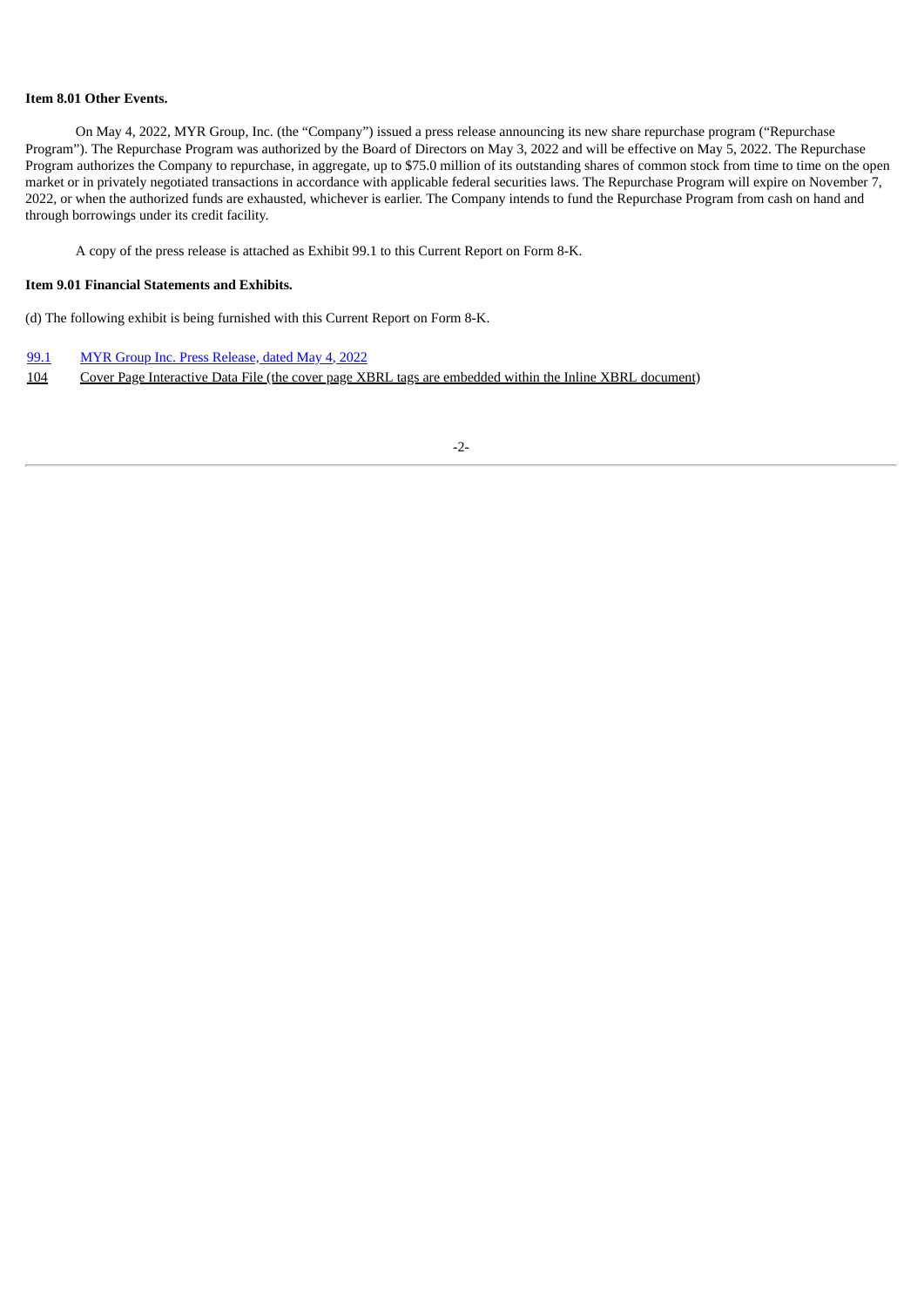## **SIGNATURE**

Pursuant to the requirements of the Securities Exchange Act of 1934, the registrant has duly caused this report to be signed on its behalf by the undersigned hereunto duly authorized.

## **MYR GROUP INC.**

Dated: May 4, 2022 By: /s/ WILLIAM F. FRY

Name: William F. Fry Title: Vice President, Chief Legal Officer and Secretary

-3-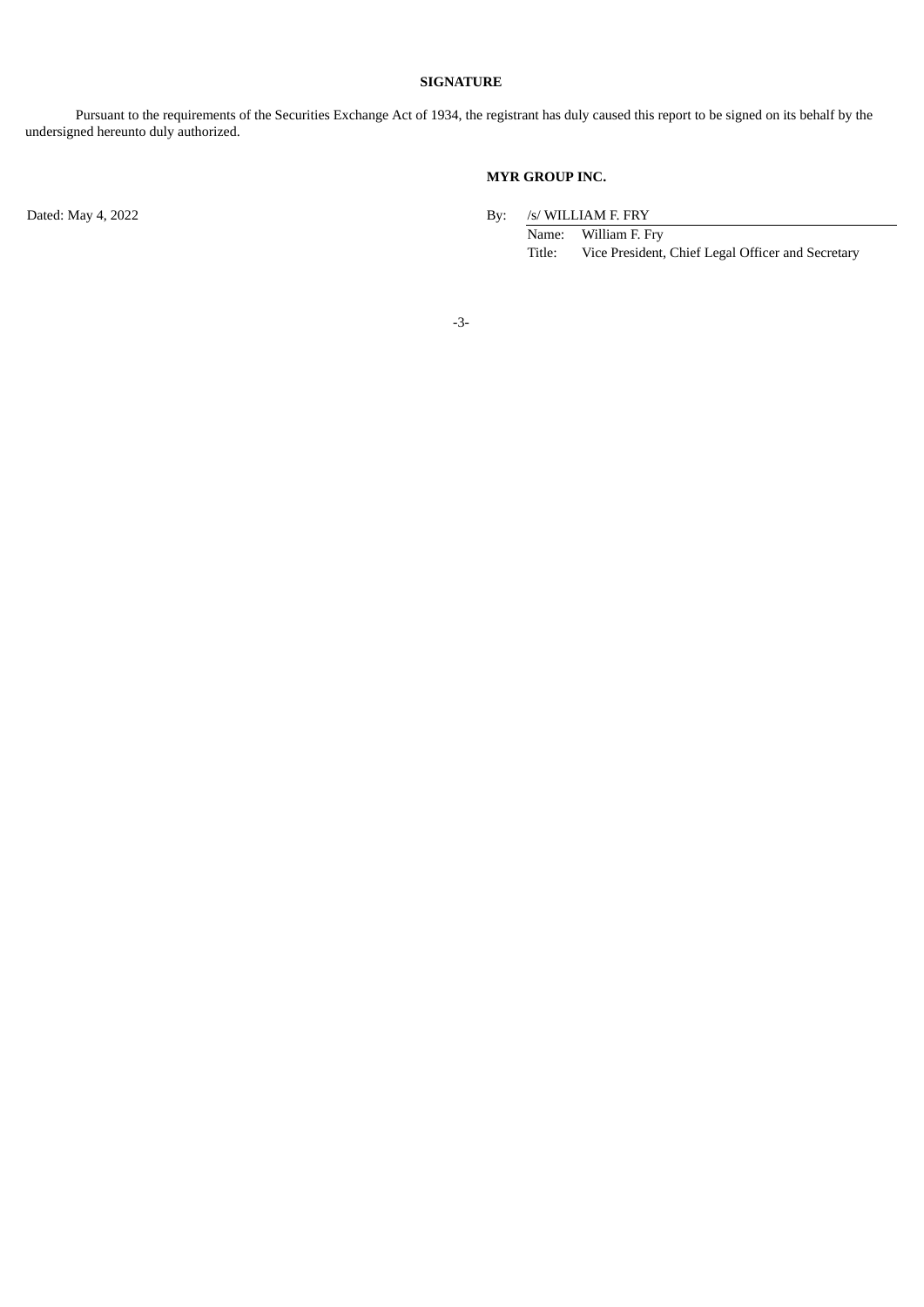<span id="page-3-0"></span>

## **MYR Group Inc. Announces New \$75 Million Share Repurchase Program**

Henderson, Colo., May 4, 2022 – **MYR Group Inc. ("MYR Group" or the "Company") (NASDAQ: MYRG**), a holding company of leading specialty contractors serving the electric utility infrastructure, commercial and industrial construction markets in the United States and Canada, announced today its new share repurchase program ("Repurchase Program"). The Repurchase Program authorizes the Company to repurchase, in the aggregate, up to \$75.0 million of its outstanding shares of common stock from time to time on the open market or in privately negotiated transactions in accordance with applicable federal securities laws. The Repurchase Program will expire on November 7, 2022, or when the authorized funds are exhausted, whichever is earlier. The Company intends to fund the Repurchase Program with cash on hand and through borrowings under its credit facility. The Repurchase Program was authorized by the Board of Directors (the "Board") on May 3, 2022, and will be effective May 5, 2022.

#### **Management Comments**

Rick Swartz, MYR Group's President and CEO, said, "We are committed to driving value for all MYR Group shareholders and directing capital to investments that generate strong returns. Today's announcement reflects the Board's confidence in the Company's long-term strategy and our belief that our stock represents an attractive long-term investment opportunity." Mr. Swartz continued, "MYR Group has a strong balance sheet that enables us to capitalize on future growth opportunities while continuing to expand the Company through organic and acquisitive expansion. We will remain disciplined with respect to the allocation of capital, and are confident we are taking strategic steps to grow the Company and create greater shareholder value."

#### **About MYR Group Inc.**

MYR Group is a holding company of leading, specialty electrical contractors providing services throughout the United States and Canada through two business segments: Transmission & Distribution (T&D) and Commercial & Industrial (C&I). MYR Group subsidiaries have the experience and expertise to complete electrical installations of any type and size. Their comprehensive T&D services on electric transmission, distribution networks, substation facilities and clean energy projects include design, engineering, procurement, construction, upgrade, maintenance and repair services. T&D customers include investor-owned utilities, cooperatives, private developers, government-funded utilities, independent power producers, independent transmission companies, industrial facility owners and other contractors. Through their C&I segment, they provide a broad range of services which include the design, installation, maintenance and repair of commercial and industrial wiring generally for airports, hospitals, data centers, hotels, stadiums, convention centers, clean energy projects, manufacturing plants, processing facilities, water/waste-water treatment facilities, mining facilities, intelligent transportation systems and roadway lighting. C&I customers include general contractors, commercial and industrial facility owners, government agencies and developers. For more information, visit myrgroup.com.

### **Forward-Looking Statements**

Various statements in this announcement, including those that express a belief, expectation, or intention, as well as those that are not statements of historical fact, are forward-looking statements. The forward-looking statements may include projections and estimates concerning the timing and success of specific projects and our future production, revenue, income, capital spending, segment improvements and investments. Forward-looking statements are generally accompanied by words such as "anticipate," "believe," "estimate," "expect," "intend," "likely," "may," "objective," "outlook," "plan," "project," "possible," "potential," "should," "unlikely," or other words that convey the uncertainty of future events or outcomes. The forward-looking statements in this announcement speak only as of the date of this announcement. We disclaim any obligation to update these statements (unless required by securities laws), and we caution you not to rely on them unduly. We have based these forward-looking statements on our current expectations and assumptions about future events. While our management considers these expectations and assumptions to be reasonable, they are inherently subject to significant business, economic, competitive, regulatory and other risks, contingencies and uncertainties, most of which are difficult to predict and many of which are beyond our control. No forward-looking statement can be quaranteed and actual results may differ materially from those projected. Forwardlooking statements in this announcement should be evaluated together with the many uncertainties that affect MYR Group's business, particularly those mentioned in the risk factors and cautionary statements in Item 1A. of MYR Group's Annual Report on Form 10-K for the fiscal year ended December 31, 2021, and in any risk factors or cautionary statements contained in MYR Group's subsequent Ouarterly Reports on Form 10-O or Current Reports on *Form 8-K.*